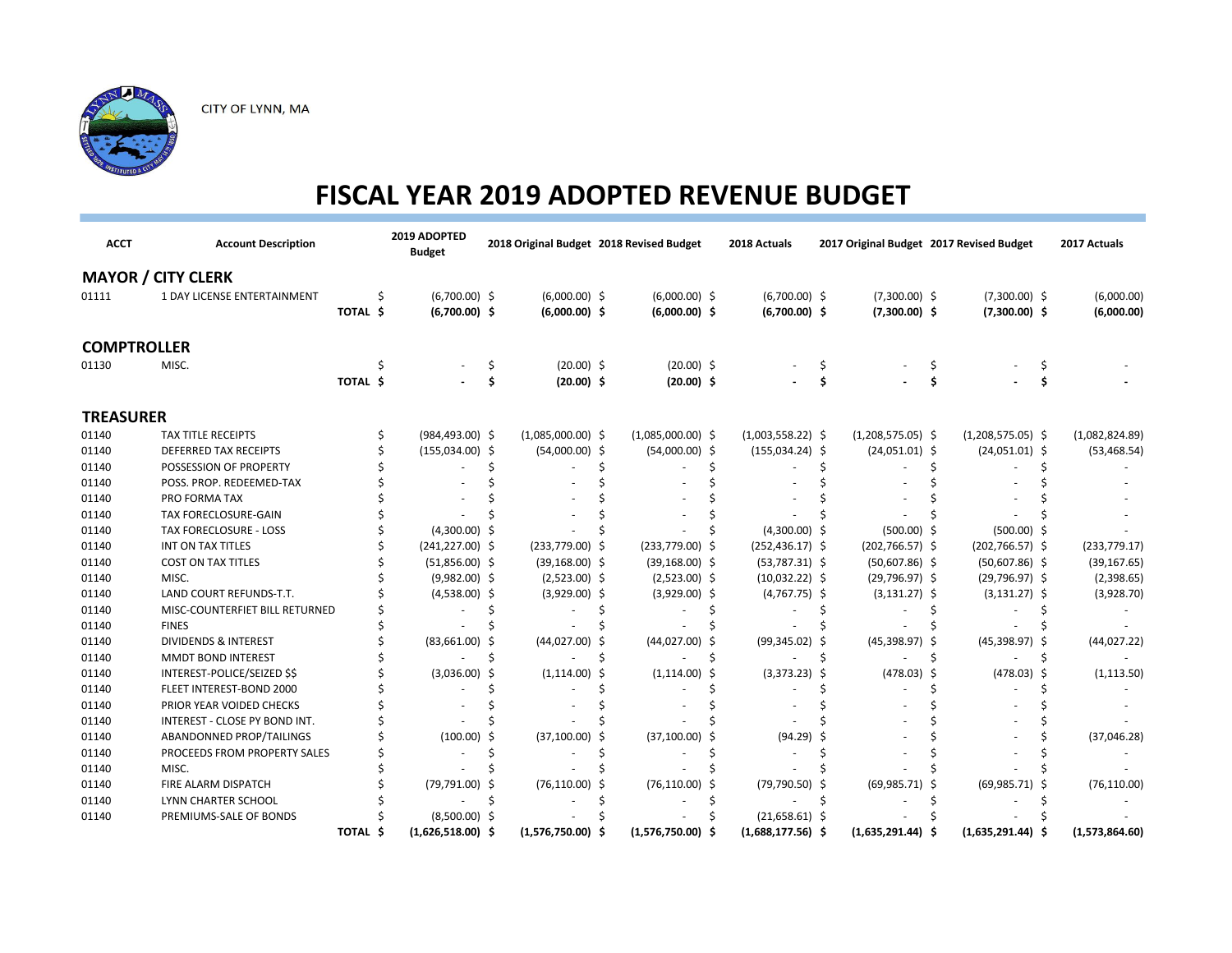

| <b>ACCT</b>       | <b>Account Description</b>    |                    | 2019 ADOPTED<br><b>Budget</b> |    | 2018 Original Budget 2018 Revised Budget |     |                          |     | 2018 Actuals             |    | 2017 Original Budget 2017 Revised Budget |    |                          |    | 2017 Actuals       |
|-------------------|-------------------------------|--------------------|-------------------------------|----|------------------------------------------|-----|--------------------------|-----|--------------------------|----|------------------------------------------|----|--------------------------|----|--------------------|
| <b>COLLECTOR</b>  |                               |                    |                               |    |                                          |     |                          |     |                          |    |                                          |    |                          |    |                    |
| 01145             | PERSONAL PROPERTY TAX         |                    | $(6,500,000.00)$ \$           |    | $(7,300,000.00)$ \$                      |     | $(7,300,000.00)$ \$      |     | $(6, 133, 834.15)$ \$    |    | $(7,343,515.92)$ \$                      |    | $(7,343,515.92)$ \$      |    | (7, 184, 874.35)   |
| 01145             | <b>REAL ESTATE TAXES</b>      |                    | $(117, 182, 256.00)$ \$       |    | $(112,750,000.00)$ \$                    |     | $(112,750,000.00)$ \$    |     | $(117, 190, 832.11)$ \$  |    | $(107,055,112.11)$ \$                    |    | $(107,055,112.11)$ \$    |    | (112, 276, 025.35) |
| 01145             | MOTOR VEHICLE EXCISE TAX      |                    | $(8,316,916.00)$ \$           |    | $(7,531,067.00)$ \$                      |     | $(7,531,067.00)$ \$      |     | $(8,088,639.32)$ \$      |    | $(7,522,765.56)$ \$                      |    | $(7,522,765.56)$ \$      |    | (7,531,066.83)     |
| 01145             | <b>BOAT EXCISE TAX</b>        |                    | $\sim$                        | \$ | $\sim$                                   | \$  | $\sim$                   | \$  | s s<br>$\sim$            |    | $\overline{\phantom{a}}$                 | Ŝ. | $\overline{\phantom{a}}$ | \$ |                    |
| 01145             | <b>MARKINGS</b>               |                    | $(152,076.00)$ \$             |    | $(154, 100.00)$ \$                       |     | $(154, 100.00)$ \$       |     | $(152,075.65)$ \$        |    | $(184, 853.92)$ \$                       |    | $(184, 853.92)$ \$       |    | (154, 082.98)      |
| 01145             | INT ON TAX/PENALTY & INT      |                    | $(220,881.00)$ \$             |    | $(208,092.00)$ \$                        |     | $(208,092.00)$ \$        |     | $(221, 220.77)$ \$       |    | $(236, 735.83)$ \$                       |    | $(236, 735.83)$ \$       |    | (208,091.58)       |
| 01145             | <b>CHARGES &amp; FEES</b>     |                    | $(502, 469.00)$ \$            |    | $(243, 338.00)$ \$                       |     | $(243,338.00)$ \$        |     | $(502, 468.57)$ \$       |    | $(303,711.11)$ \$                        |    | $(303, 711.11)$ \$       |    | (243, 338.21)      |
| 01145             | <b>RETURNED CHECK FEE</b>     |                    | $(150.00)$ \$                 |    | $(100.00)$ \$                            |     | $(100.00)$ \$            |     | $(140.73)$ \$            |    |                                          | Ŝ  |                          | -S | (100.00)           |
| 01145             | <b>TRASH FEES</b>             |                    | $(1,900,000.00)$ \$           |    |                                          | -\$ |                          | \$. | $(27,480.00)$ \$         |    |                                          | Ŝ  |                          | Ŝ. |                    |
| 01145             | INTEREST/DEMAND ON EXCISE     |                    | $(170, 122.00)$ \$            |    | $(168,885.00)$ \$                        |     | $(168,885.00)$ \$        |     | $(170, 121.66)$ \$       |    | $(198, 951.12)$ \$                       |    | $(198, 951.12)$ \$       |    | (168, 885.29)      |
| 01145             | PAYMENTS IN LIEU OF TAXES     |                    | $(600, 468.00)$ \$            |    | $(493,315.00)$ \$                        |     | $(493,315.00)$ \$        |     | $(613, 647.26)$ \$       |    | $(485, 911.24)$ \$                       |    | $(485, 911.24)$ \$       |    | (493, 315.05)      |
| 01145             | <b>DEPUTY FEES</b>            |                    | $(29,928.00)$ \$              |    | $(1,188.00)$ \$                          |     | $(1,188.00)$ \$          |     | $(29, 927.52)$ \$        |    | $(37,983.78)$ \$                         |    | $(37,983.78)$ \$         |    | (1, 187.65)        |
| 01145             | TAX FILE FEE                  |                    | $\sim$                        | \$ | $\sim$                                   | Ŝ.  | $\sim$                   | \$  | ÷.                       | S. | $\blacksquare$                           | Ŝ. | $\overline{\phantom{a}}$ | \$ |                    |
| 01145             | 38D FEE                       |                    | $(72,525.17)$ \$              |    | $(64,708.00)$ \$                         |     | $(64,708.00)$ \$         |     | $(72, 775.17)$ \$        |    | $(48,370.76)$ \$                         |    | $(48,370.76)$ \$         |    | (64, 708.33)       |
| 01145             | <b>DEMOLITION LIENS</b>       |                    | ÷.                            | Ŝ. | $\blacksquare$                           | Ŝ.  | $\sim$                   | Ŝ.  |                          | Ŝ. |                                          | Ś. |                          | Ŝ. |                    |
| 01145             | 40U LIENS/UNPAID FINES        |                    | $(225,000.00)$ \$             |    | $(225,000.00)$ \$                        |     | $(225,000.00)$ \$        |     | $(20, 765.73)$ \$        |    | $(359,006.96)$ \$                        |    | $(359,006.96)$ \$        |    | (224, 698.42)      |
| 01145             | <b>CERTIFICATE OF LIENS</b>   |                    | $(120, 375.00)$ \$            |    | $(118, 775.00)$ \$                       |     | $(118, 775.00)$ \$       |     | $(120, 375.00)$ \$       |    | $(125,050.00)$ \$                        |    | $(125,050.00)$ \$        |    | (118, 775.00)      |
|                   |                               | <b>TOTAL</b><br>Ŝ. | $(135,993,166.17)$ \$         |    | $(129, 258, 568.00)$ \$                  |     | $(129, 258, 568.00)$ \$  |     | $(133,344,303.64)$ \$    |    | $(123,901,968.31)$ \$                    |    | $(123,901,968.31)$ \$    |    | (128, 669, 149.04) |
| <b>ASSESSOR</b>   |                               |                    |                               |    |                                          |     |                          |     |                          |    |                                          |    |                          |    |                    |
| 01150             | MISC.                         | Ś                  | $(1,154.00)$ \$               |    | $(783.00)$ \$                            |     | $(783.00)$ \$            |     | $(1, 154.23)$ \$         |    | $(2, 149.52)$ \$                         |    | $(2, 149.52)$ \$         |    | (782.95)           |
|                   |                               | TOTAL \$           | $(1,154.00)$ \$               |    | $(783.00)$ \$                            |     | $(783.00)$ \$            |     | $(1, 154.23)$ \$         |    | $(2, 149.52)$ \$                         |    | $(2, 149.52)$ \$         |    | (782.95)           |
| <b>CITY CLERK</b> |                               |                    |                               |    |                                          |     |                          |     |                          |    |                                          |    |                          |    |                    |
| 01160             | <b>COPY OF RECORDS</b>        | Ś                  | $(101,751.00)$ \$             |    | $(83,668.00)$ \$                         |     | $(83,668.00)$ \$         |     | $(104, 666.06)$ \$       |    | $(71,281.06)$ \$                         |    | $(71,281.06)$ \$         |    | (83,667.90)        |
| 01160             | <b>HEARING FEES</b>           |                    | $(11,350.00)$ \$              |    | $(7,900.00)$ \$                          |     | $(7,900.00)$ \$          |     | $(11,350.00)$ \$         |    | $(7,000.00)$ \$                          |    | $(7,000.00)$ \$          |    | (7,900.00)         |
| 01160             | <b>BUSINESS CERTIFICATES</b>  |                    | $(16,310.00)$ \$              |    | $(11,685.00)$ \$                         |     | $(11,685.00)$ \$         |     | $(16,780.00)$ \$         |    | $(11, 145.00)$ \$                        |    | $(11, 145.00)$ \$        |    | (11,685.00)        |
| 01160             | MISC. REVENUE                 |                    | $\sim$                        | \$ | $(337.00)$ \$                            |     | $(337.00)$ \$            |     | $\overline{\phantom{a}}$ | Ŝ. | ÷.                                       | Ŝ. | $\blacksquare$           | \$ | (337.00)           |
| 01160             | <b>MARRIAGE LICENSES</b>      |                    | $(17, 124.00)$ \$             |    | $(17,295.00)$ \$                         |     | $(17,295.00)$ \$         |     | $(17,499.00)$ \$         |    | $(14,936.00)$ \$                         |    | $(14,936.00)$ \$         |    | (17, 295.00)       |
| 01160             | COUNTY DOG ACCT REFUND        |                    | $(8,001.00)$ \$               |    | $(9,356.00)$ \$                          |     | $(9,356.00)$ \$          |     | $(8,151.00)$ \$          |    | $(12, 113.75)$ \$                        |    | $(12, 113.75)$ \$        |    | (9,356.00)         |
| 01160             | PAWN SHOPS                    |                    | $(1,000.00)$ \$               |    | $(675.00)$ \$                            |     | $(675.00)$ \$            |     | $(1,000.00)$ \$          |    | $(750.00)$ \$                            |    | $(750.00)$ \$            |    | (675.00)           |
| 01160             | <b>SECOND HAND SHOPS</b>      |                    | $(3,610.00)$ \$               |    | $(2,975.00)$ \$                          |     | $(2,975.00)$ \$          |     | $(3,610.00)$ \$          |    | $(3,050.00)$ \$                          |    | $(3,050.00)$ \$          |    | (2,975.00)         |
| 01160             | <b>TAXI CAB MEDALLIONS</b>    |                    | $(16,400.00)$ \$              |    | $\overline{\phantom{a}}$                 | Ŝ.  | $\overline{\phantom{a}}$ | Ŝ   | $(16,400.00)$ \$         |    | $(4,900.00)$ \$                          |    | $(4,900.00)$ \$          |    |                    |
| 01160             | <b>TAXI OPERATORS BADGES</b>  |                    | $(7,850.00)$ \$               |    | $(6, 165.00)$ \$                         |     | $(6, 165.00)$ \$         |     | $(8,075.00)$ \$          |    | $(7,250.00)$ \$                          |    | $(7,250.00)$ \$          |    | (6, 165.00)        |
| 01160             | <b>COIN OPERATORS VENDORS</b> |                    | $(675.00)$ \$                 |    | $(150.00)$ \$                            |     | $(150.00)$ \$            |     | $(675.00)$ \$            |    | $(50.00)$ \$                             |    | $(50.00)$ \$             |    | (150.00)           |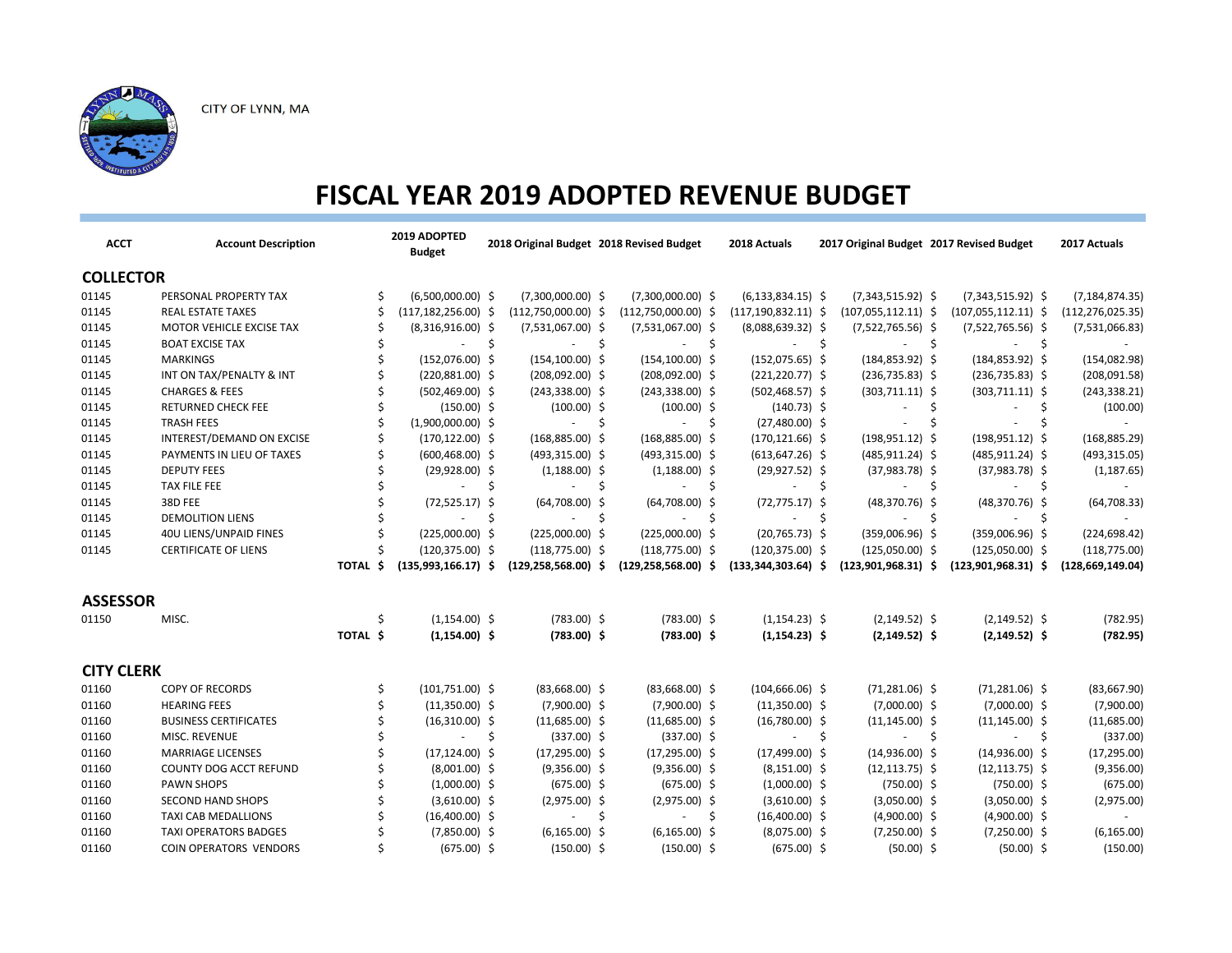

| <b>ACCT</b> | <b>Account Description</b>       |          | 2019 ADOPTED<br><b>Budget</b> |    |                    | 2018 Original Budget 2018 Revised Budget |     | 2018 Actuals             | 2017 Original Budget 2017 Revised Budget |     |                          |     | 2017 Actuals  |
|-------------|----------------------------------|----------|-------------------------------|----|--------------------|------------------------------------------|-----|--------------------------|------------------------------------------|-----|--------------------------|-----|---------------|
| 01160       | <b>MOTOR DEALERS</b>             | Ŝ.       | $(12,200.00)$ \$              |    | $(4,025.00)$ \$    | $(4,025.00)$ \$                          |     | $(12,200.00)$ \$         | $(4,225.00)$ \$                          |     | $(4,225.00)$ \$          |     | (4,025.00)    |
| 01160       | OLD GOLD                         |          | $(1,715.00)$ \$               |    | $(1,200.00)$ \$    | $(1,200.00)$ \$                          |     | $(1,715.00)$ \$          | $(1,275.00)$ \$                          |     | $(1,275.00)$ \$          |     | (1,200.00)    |
| 01160       | <b>JUNK DEALERS</b>              |          | $(100.00)$ \$                 |    | $(200.00)$ \$      | $(200.00)$ \$                            |     | $(100.00)$ \$            | $(150.00)$ \$                            |     | $(150.00)$ \$            |     | (200.00)      |
| 01160       | 24-HR FOOD RETAIL                |          | $(3, 125.00)$ \$              |    | $(2,925.00)$ \$    | $(2,925.00)$ \$                          |     | $(3,125.00)$ \$          | $(1,875.00)$ \$                          |     | $(1,875.00)$ \$          |     | (2,925.00)    |
| 01160       | <b>AUCTIONEER</b>                |          |                               | Ŝ  | $(50.00)$ \$       | $(50.00)$ \$                             |     | $\sim$                   | $(25.00)$ \$<br>-\$                      |     | $(25.00)$ \$             |     | (50.00)       |
| 01160       | GARAGE/INFLAMMABLE LIC.          |          | $(16, 100.00)$ \$             |    | $(9,635.00)$ \$    | $(9,635.00)$ \$                          |     | $(16, 150.00)$ \$        | $(8, 142.00)$ \$                         |     | $(8, 142.00)$ \$         |     | (9,635.00)    |
| 01160       | <b>KENNELS</b>                   |          | $(200.00)$ \$                 |    | $(275.00)$ \$      | $(275.00)$ \$                            |     | $(200.00)$ \$            | $(75.00)$ \$                             |     | $(75.00)$ \$             |     | (275.00)      |
| 01160       | PAY PHONE INSTALLATION           |          | $\sim$                        | \$ | $\sim 100$         | S.<br>$\Delta \sim 100$                  | -\$ | $\mathcal{L}_{\rm{max}}$ | -\$<br>$\sim$                            | Ŝ.  | $\overline{\phantom{a}}$ | \$  |               |
| 01160       | <b>LIMOUSINE SERVICES</b>        |          | $(600.00)$ \$                 |    | $(3,530.00)$ \$    | $(3,530.00)$ \$                          |     | $(600.00)$ \$            | $(4,370.00)$ \$                          |     | $(4,370.00)$ \$          |     | (3,530.00)    |
| 01160       | <b>AUTO REPAIR/BODY LICENSES</b> |          | $(10,740.00)$ \$              |    | $(8, 175.00)$ \$   | $(8, 175.00)$ \$                         |     | $(10,890.00)$ \$         | $(5,250.00)$ \$                          |     | $(5,250.00)$ \$          |     | (8, 175.00)   |
| 01160       | <b>TAXI INSPECTIONS</b>          |          | $\sim$                        | Ŝ  | $\sim 10$          | -Ś<br>$\sim 100$                         | Ŝ.  | $\omega_{\rm{max}}$      | Ŝ<br>$\overline{\phantom{a}}$            | Ŝ.  | $\overline{\phantom{a}}$ | \$. | $\sim$        |
| 01160       | <b>OTHER LICENSES</b>            |          | $(2,800.00)$ \$               |    | $(1,700.00)$ \$    | $(1,700.00)$ \$                          |     | $(2,800.00)$ \$          |                                          |     |                          |     | (1,700.00)    |
| 01160       | <b>CONSTABLE FEES</b>            |          | $(4,000.00)$ \$               |    | $(4,981.00)$ \$    | $(4,981.00)$ \$                          |     | $(3,998.75)$ \$          | $(1, 167.64)$ \$                         |     | $(1, 167.64)$ \$         |     | (4,980.75)    |
| 01160       | PHYSICAIN REGISTERATION FEE      |          | $(100.00)$ \$                 |    | $\sim$             | S<br>$\sim 100$                          | S   | $(100.00)$ \$            | $(100.00)$ \$                            |     | $(100.00)$ \$            |     |               |
| 01160       | <b>SIGNS</b>                     |          | $(15,650.00)$ \$              |    | $(11,300.00)$ \$   | $(11,300.00)$ \$                         |     | $(16, 190.00)$ \$        | $(6,775.00)$ \$                          |     | $(6,775.00)$ \$          |     | (13,300.00)   |
| 01160       | BOWLING, POOL, BILLARDS          |          | $\sim$                        | Ŝ  | $\sim$             | Ŝ<br>$\sim$                              | Ŝ   | $\overline{\phantom{a}}$ | $(960.00)$ \$<br>Ŝ.                      |     | $(960.00)$ \$            |     |               |
| 01160       | <b>POLES</b>                     |          | $(1,103.00)$ \$               |    | $(2,242.00)$ \$    | $(2,242.00)$ \$                          |     | $(1,102.68)$ \$          | $(2,271.72)$ \$                          |     | $(2,271.72)$ \$          |     | (2,242.00)    |
| 01160       | <b>COIN OPERATED MACHINES</b>    |          | $(3,725.00)$ \$               |    | $(5,700.00)$ \$    | $(5,700.00)$ \$                          |     | $(3,725.00)$ \$          | $(3,100.00)$ \$                          |     | $(3,100.00)$ \$          |     | (5,700.00)    |
| 01160       | YARD SALES                       |          | $(1,800.00)$ \$               |    | $(1,696.00)$ \$    | $(1,696.00)$ \$                          |     | $(1,828.00)$ \$          | $(2,220.00)$ \$                          |     | $(2,220.00)$ \$          |     | (1,696.00)    |
| 01160       | RAFFLES                          |          | $(10.00)$ \$                  |    | $(30.00)$ \$       | $(30.00)$ \$                             |     | $(10.00)$ \$             | $(20.00)$ \$                             |     | $(20.00)$ \$             |     | (30.00)       |
| 01160       | <b>CONSTABLE PERMITS</b>         |          | $(2,800.00)$ \$               |    | $(4,537.00)$ \$    | $(4,537.00)$ \$                          |     | $(3,000.00)$ \$          | $(2,698.27)$ \$                          |     | $(2,698.27)$ \$          |     | (4,537.00)    |
| 01160       | <b>MISC PERMIT FEES</b>          |          | $(100.00)$ \$                 |    | $(100.00)$ \$      | $(100.00)$ \$                            |     | $(100.00)$ \$            | $(1,300.00)$ \$                          |     | $(1,300.00)$ \$          |     | (100.00)      |
| 01160       | <b>CITY CLERK TRANSFER</b>       |          | $\sim$                        | \$ | $\sim$             | \$<br>$\sim 100$                         | \$  | $(3,837.73)$ \$          | $\sim$                                   | -\$ | $\sim$                   | -\$ | (109, 715.38) |
|             |                                  | TOTAL \$ | $(260, 939.00)$ \$            |    | $(202, 507.00)$ \$ | $(202, 507.00)$ \$                       |     | $(269, 878.22)$ \$       | $(178, 475.44)$ \$                       |     | $(178, 475.44)$ \$       |     | (314, 222.03) |
|             | <b>LICENSE COMMITTEE</b>         |          |                               |    |                    |                                          |     |                          |                                          |     |                          |     |               |
| 01161       | MISC.                            |          |                               | Ŝ  | $(388.00)$ \$      | $(388.00)$ \$                            |     |                          |                                          |     |                          |     | (387.87)      |
| 01161       | REIMBURSE FOR ADVERTISING        |          |                               |    |                    | Ŝ<br>$\sim$                              | Ŝ   |                          |                                          |     |                          |     |               |
| 01161       | <b>HEARINGS LICENSING BOARD</b>  |          | $(3,200.00)$ \$               |    | $(4, 175.00)$ \$   | $(4, 175.00)$ \$                         |     | $(3,525.00)$ \$          | $(1,750.00)$ \$                          |     | $(1,750.00)$ \$          |     | (4, 175.00)   |
| 01161       | ALCOHOLIC BEVERAGE LIC.          |          | $(190,000.00)$ \$             |    | $(215,000.00)$ \$  | $(215,000.00)$ \$                        |     | $(185, 325.00)$ \$       | $(186, 625.00)$ \$                       |     | $(186, 625.00)$ \$       |     | (183,500.00)  |
| 01161       | COMMON VICTULAR LIC.             |          | $(20,375.00)$ \$              |    | $(14,875.00)$ \$   | $(14,875.00)$ \$                         |     | $(20,500.00)$ \$         | $(13,506.00)$ \$                         |     | $(13,506.00)$ \$         |     | (14, 875.00)  |
| 01161       | LODGING HOUSE LIC.               |          | $(2,000.00)$ \$               |    | $(950.00)$ \$      | $(950.00)$ \$                            |     | $(1,850.00)$ \$          | $(825.00)$ \$                            |     | $(825.00)$ \$            |     | (950.00)      |
| 01161       | <b>ENTERTAINMENT LICENSE</b>     |          | $(15,000.00)$ \$              |    | $(9,700.00)$ \$    | $(9,700.00)$ \$                          |     | $(15,100.00)$ \$         | $(9,025.00)$ \$                          |     | $(9,025.00)$ \$          |     | (9,700.00)    |
| 01161       | <b>ONE-DAY LICENSES</b>          |          | $(600.00)$ \$                 |    | $(950.00)$ \$      | $(950.00)$ \$                            |     | $(675.00)$ \$            | $(200.00)$ \$                            |     | $(200.00)$ \$            |     | (950.00)      |
| 01163       | <b>TRANSFER ACCOUNT</b>          |          |                               |    | ÷.                 | Ś                                        |     | $(42,557.30)$ \$         | $\sim$                                   | Ŝ.  |                          | Ŝ.  | (30,000.00)   |
|             |                                  | TOTAL \$ | $(231, 175.00)$ \$            |    | $(246,038.00)$ \$  | $(246,038.00)$ \$                        |     | $(269, 532.30)$ \$       | $(211, 931.00)$ \$                       |     | $(211, 931.00)$ \$       |     | (244, 537.87) |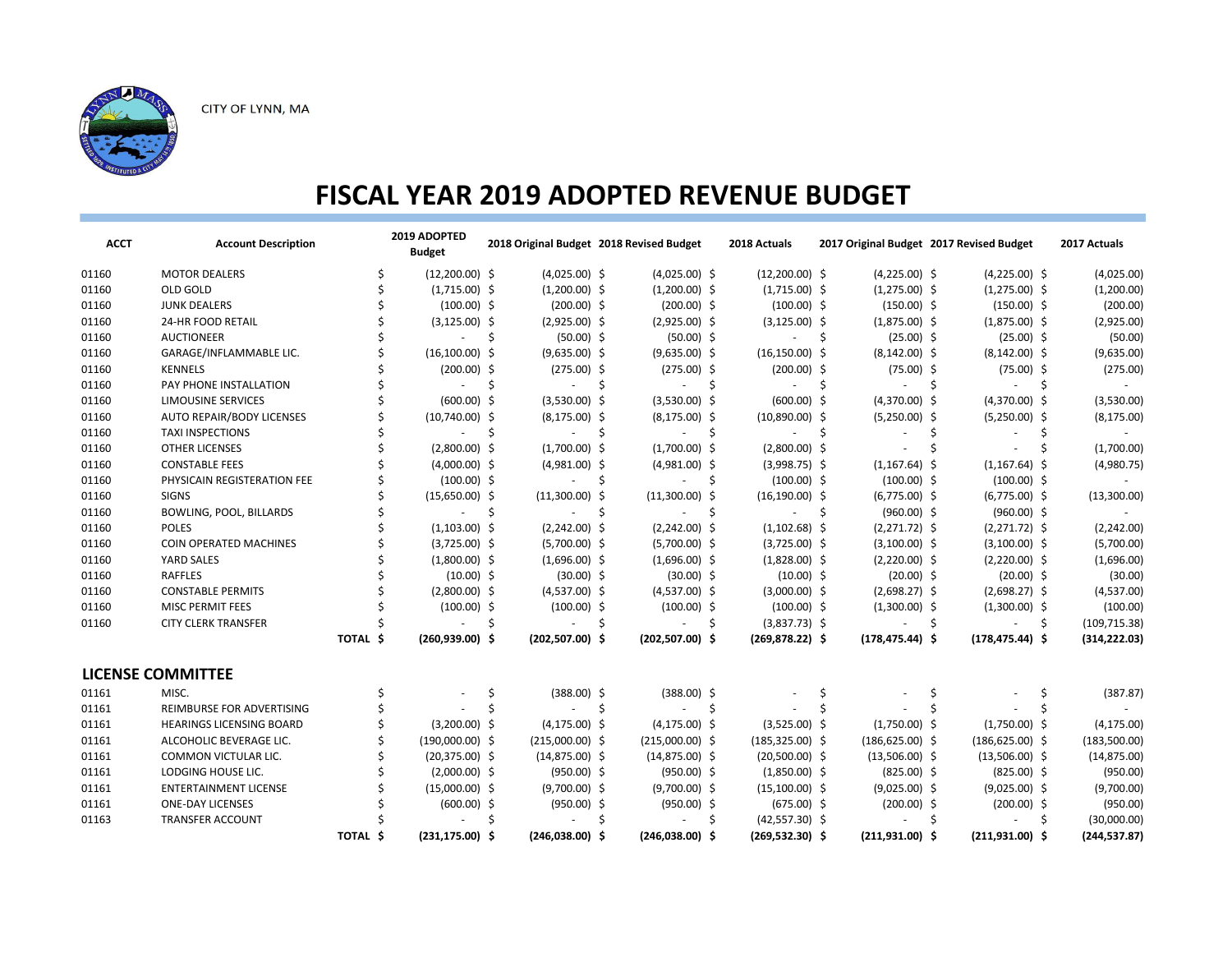

| <b>ACCT</b>           | <b>Account Description</b>              |          | 2019 ADOPTED<br><b>Budget</b> |     | 2018 Original Budget 2018 Revised Budget |     |                  |     | 2018 Actuals       |     | 2017 Original Budget 2017 Revised Budget |                     |                          |                     | 2017 Actuals |
|-----------------------|-----------------------------------------|----------|-------------------------------|-----|------------------------------------------|-----|------------------|-----|--------------------|-----|------------------------------------------|---------------------|--------------------------|---------------------|--------------|
| <b>PURCHASING</b>     |                                         |          |                               |     |                                          |     |                  |     |                    |     |                                          |                     |                          |                     |              |
| 01170                 | MISC.                                   |          | $(1,400.00)$ \$<br>\$         |     | $(1,006.00)$ \$                          |     | $(1,006.00)$ \$  |     | $(1,400.00)$ \$    |     | $(760.00)$ \$                            |                     | $(760.00)$ \$            |                     | (1,005.25)   |
| 01170                 | SALE OF PROPERTY                        |          | Ś<br>$(2,000.00)$ \$          |     |                                          | \$  |                  | \$  | $(1,500.00)$ \$    |     |                                          | -\$                 | $\omega$                 | \$                  |              |
|                       |                                         | TOTAL \$ | $(3,400.00)$ \$               |     | $(1,006.00)$ \$                          |     | $(1,006.00)$ \$  |     | $(2,900.00)$ \$    |     | $(760.00)$ \$                            |                     | $(760.00)$ \$            |                     | (1,005.25)   |
|                       | <b>INFORMATION TECHNOLOGY</b>           |          |                               |     |                                          |     |                  |     |                    |     |                                          |                     |                          |                     |              |
| 01172                 | POSTAGE REIMBURSEMENT                   |          | \$                            | \$  |                                          | \$  |                  | \$  |                    | \$  | $(9,561.24)$ \$                          |                     | $(9,561.24)$ \$          |                     |              |
| 01172                 | <b>TRANSFER ACCT</b>                    |          |                               | \$  |                                          | \$  |                  | \$  |                    | \$  |                                          | $\ddot{\mathsf{S}}$ | $\overline{\phantom{a}}$ | $\ddot{\mathsf{S}}$ | (5,080.00)   |
|                       |                                         | TOTAL \$ |                               | \$  |                                          | \$  |                  | \$  |                    | \$  | $(9,561.24)$ \$                          |                     | $(9,561.24)$ \$          |                     | (5,080.00)   |
|                       | <b>UNEMPLOYMENT</b>                     |          |                               |     |                                          |     |                  |     |                    |     |                                          |                     |                          |                     |              |
| 01175                 | <b>MISC</b>                             |          | \$                            | \$. | $(7,631.00)$ \$                          |     | $(7,631.00)$ \$  |     |                    | \$  | $(9,662.61)$ \$                          |                     | $(9,662.61)$ \$          |                     | (7,630.85)   |
|                       |                                         | TOTAL \$ |                               | \$  | $(7,631.00)$ \$                          |     | $(7,631.00)$ \$  |     |                    | \$  | $(9,662.61)$ \$                          |                     | $(9,662.61)$ \$          |                     | (7,630.85)   |
|                       | <b>WORKERS COMPENSATION</b>             |          |                               |     |                                          |     |                  |     |                    |     |                                          |                     |                          |                     |              |
| 01176                 | <b>TRANSFER ACCT</b>                    |          | Ś                             | \$. |                                          | \$  |                  | \$  | $(117,829.04)$ \$  |     |                                          | \$                  |                          | \$                  |              |
|                       |                                         | TOTAL \$ |                               | \$  |                                          | \$  |                  | \$  | $(117, 829.04)$ \$ |     |                                          | \$                  |                          | \$                  |              |
| <b>PERSONNEL</b>      |                                         |          |                               |     |                                          |     |                  |     |                    |     |                                          |                     |                          |                     |              |
| 01190                 | <b>MISC</b>                             |          | \$                            | \$. | $(600.00)$ \$                            |     | $(600.00)$ \$    |     |                    | -\$ |                                          | \$                  |                          | \$                  | (600.00)     |
| 01190                 | <b>TRANSFER ACCT</b>                    |          |                               | \$  |                                          | \$  | $\sim 100$       | \$  | $(177, 959.74)$ \$ |     |                                          | \$                  |                          | \$                  | $\sim$       |
|                       |                                         | TOTAL \$ |                               | \$  | $(600.00)$ \$                            |     | $(600.00)$ \$    |     | $(177, 959.74)$ \$ |     |                                          | \$                  |                          | \$                  | (600.00)     |
| <b>CITY SOLICITOR</b> |                                         |          |                               |     |                                          |     |                  |     |                    |     |                                          |                     |                          |                     |              |
| 01191                 | MISC.                                   |          | $(7,500.00)$ \$<br>S          |     |                                          | \$. |                  | \$. | $(7,767.02)$ \$    |     |                                          | \$.                 |                          | -\$                 |              |
| 01191                 | <b>FINES &amp; FORFEITS</b>             |          |                               | \$  | $(3,300.00)$ \$                          |     | $(3,300.00)$ \$  |     | $(40.00)$ \$       |     | $(15, 133.79)$ \$                        |                     | $(15, 133.79)$ \$        |                     | (3,211.30)   |
| 01191                 | <b>TRANSFER ACCT</b>                    |          |                               |     |                                          | \$  | $\sim$           | \$  | $(151, 133.23)$ \$ |     |                                          | \$                  |                          | \$                  | $\sim$       |
| 01192                 | <b>TRANSFER ACCOUNT</b>                 |          |                               |     |                                          | Ś   |                  | S   | $(65,000.00)$ \$   |     |                                          |                     |                          | Ś                   |              |
|                       |                                         | TOTAL \$ | $(7,500.00)$ \$               |     | $(3,300.00)$ \$                          |     | $(3,300.00)$ \$  |     | $(223,940.25)$ \$  |     | $(15, 133.79)$ \$                        |                     | $(15, 133.79)$ \$        |                     | (3,211.30)   |
|                       | <b>INSPECTIONAL SERVICES DEPARTMENT</b> |          |                               |     |                                          |     |                  |     |                    |     |                                          |                     |                          |                     |              |
| 01193                 | <b>INSPECTIONS</b>                      |          | $(24,000.00)$ \$              |     | $(24,000.00)$ \$                         |     | $(24,000.00)$ \$ |     | $(23,675.00)$ \$   |     | $(20,535.00)$ \$                         |                     | $(20,535.00)$ \$         |                     | (19,535.00)  |
| 01193                 | ZONE ORDINANCE                          |          | $(8,500.00)$ \$               |     | $(2,000.00)$ \$                          |     | $(2,000.00)$ \$  |     | $(8,985.00)$ \$    |     | $(115.00)$ \$                            |                     | $(115.00)$ \$            |                     | (1,985.00)   |
| 01193                 | <b>RENTAL CITY BUILDINGS</b>            |          |                               |     | $(9,000.00)$ \$                          |     | $(9,000.00)$ \$  |     | $\sim$             | \$. | $(12, 246.24)$ \$                        |                     | $(12, 246.24)$ \$        |                     | (9,000.00)   |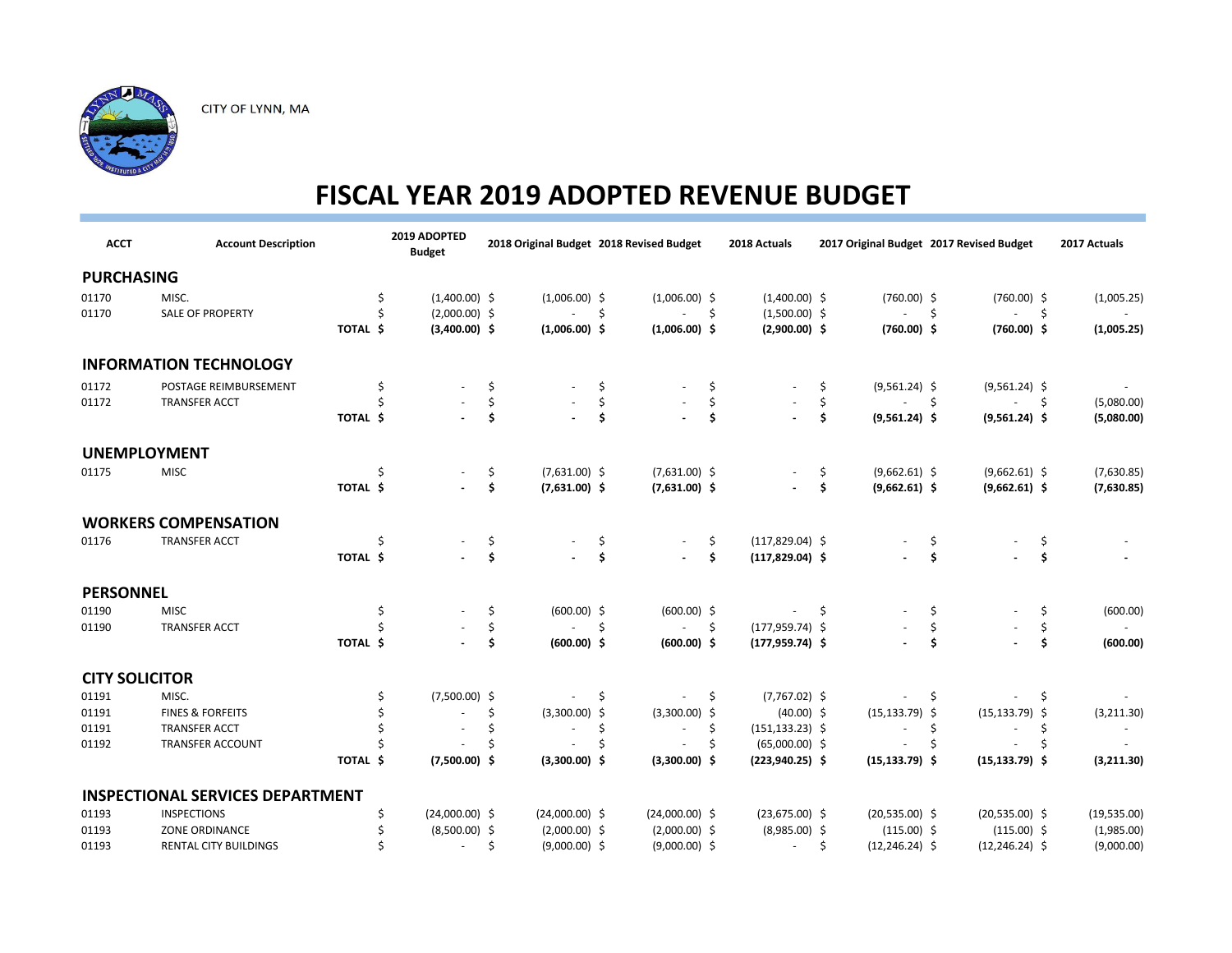

| <b>ACCT</b>     | <b>Account Description</b>                  |          | 2019 ADOPTED<br><b>Budget</b> |     |                                  |     | 2018 Original Budget 2018 Revised Budget |     | 2018 Actuals        |      | 2017 Original Budget 2017 Revised Budget |                    |                          |     | 2017 Actuals                  |
|-----------------|---------------------------------------------|----------|-------------------------------|-----|----------------------------------|-----|------------------------------------------|-----|---------------------|------|------------------------------------------|--------------------|--------------------------|-----|-------------------------------|
| 01193           | MISC.                                       | \$       |                               | \$  | $(23,871.00)$ \$                 |     | $(23,871.00)$ \$                         |     | $(2,069.86)$ \$     |      | $(5,083.90)$ \$                          |                    | $(5,083.90)$ \$          |     | (23,870.46)                   |
| 01193           | <b>OTHER PERMITS</b>                        |          | $(5,700.00)$ \$               |     | $(5,000.00)$ \$                  |     | $(5,000.00)$ \$                          |     | $(5,646.00)$ \$     |      | $(4,587.00)$ \$                          |                    | $(4,587.00)$ \$          |     | (4,765.00)                    |
| 01193           | PLUMBING PERMITS                            |          | $(70,000.00)$ \$              |     | $(65,000.00)$ \$                 |     | $(65,000.00)$ \$                         |     | $(70, 465.00)$ \$   |      | $(48, 466.00)$ \$                        |                    | $(48, 466.00)$ \$        |     | (60, 345.00)                  |
| 01193           | <b>OCCUPANCY PERMITS</b>                    |          | $(9,000.00)$ \$               |     | $(9,000.00)$ \$                  |     | $(9,000.00)$ \$                          |     | $(8, 185.00)$ \$    |      | $(9,490.00)$ \$                          |                    | $(9,490.00)$ \$          |     | (8,985.00)                    |
| 01193           | <b>NEW BUILDING PERMIT</b>                  |          | $\sim 10^{-1}$                | Ŝ.  | $\mathcal{L}_{\rm{max}}$         | -\$ | $\Delta \sim 100$                        | \$. | $-5$                |      | $\sim$                                   | -\$                | $\blacksquare$           | -\$ | $\sim$                        |
| 01193           | <b>MECHANICS FEE</b>                        |          | $(6,510.00)$ \$               |     | $(9,000.00)$ \$                  |     | $(9,000.00)$ \$                          |     | $(6,610.00)$ \$     |      | $(9,984.00)$ \$                          |                    | $(9,984.00)$ \$          |     | (8,358.00)                    |
| 01193           | PLANNING APPROVAL NOT REQUIRED              |          | $(700.00)$ \$                 |     | $(3,000.00)$ \$                  |     | $(3,000.00)$ \$                          |     | $(700.00)$ \$       |      | $(1,450.00)$ \$                          |                    | $(1,450.00)$ \$          |     | (2,400.00)                    |
| 01193           | <b>ELECTRICAL PERMITS</b>                   |          | $(86,000.00)$ \$              |     | $(70,000.00)$ \$                 |     | $(70,000.00)$ \$                         |     | $(88,338.11)$ \$    |      | $(70, 326.44)$ \$                        |                    | $(70,326.44)$ \$         |     | (64, 647.41)                  |
| 01193           | <b>BUILDING</b>                             |          | $(750,000.00)$ \$             |     | $(650,000.00)$ \$                |     | $(650,000.00)$ \$                        |     | $(773,581.83)$ \$   |      | $(437, 830.90)$ \$                       |                    | $(437,830.90)$ \$        |     | (620, 114.83)                 |
| 01193           | <b>COMMERCIAL BUILDING</b>                  |          | $(500,000.00)$ \$             |     | $(555,000.00)$ \$                |     | $(555,000.00)$ \$                        |     | $(458, 767.05)$ \$  |      | $(253, 231.16)$ \$                       |                    | $(253, 231.16)$ \$       |     | (521,065.72)                  |
| 01193           | <b>BID DEPOSIT</b>                          |          |                               | -\$ | $(10,000.00)$ \$                 |     | $(10,000.00)$ \$                         |     |                     | - \$ |                                          | -Ś                 |                          | -\$ | (10,000.00)                   |
| 01193           | <b>REBATES</b>                              |          | $(27,000.00)$ \$              |     | $(263,588.00)$ \$                |     | $(263,588.00)$ \$                        |     | $(26,834.26)$ \$    |      | $(189, 128.25)$ \$                       |                    | $(189, 128.25)$ \$       |     | (263, 588.31)                 |
| 01193           | <b>VENDING MACHINES</b>                     |          |                               | \$  | $(238.00)$ \$                    |     | $(238.00)$ \$                            |     | $-5$                |      | $(222.95)$ \$                            |                    | $(222.95)$ \$            |     | (238.22)                      |
| 01193           | <b>TRANSFER ACCT</b>                        |          |                               |     | ÷.                               | Ŝ.  | $\sim 100$                               | -\$ | $(293, 479.42)$ \$  |      |                                          | $\mathsf{\hat{S}}$ | $\overline{\phantom{a}}$ | \$  | (4,445.86)                    |
|                 |                                             | TOTAL \$ | $(1,487,410.00)$ \$           |     | $(1,698,697.00)$ \$              |     | $(1,698,697.00)$ \$                      |     | $(1,767,336.53)$ \$ |      | $(1,062,696.84)$ \$                      |                    | $(1,062,696.84)$ \$      |     | (1,623,343.81)                |
| <b>PLANNING</b> |                                             |          |                               |     |                                  |     |                                          |     |                     |      |                                          |                    |                          |     |                               |
| 01710           | MISC.                                       | Ś        |                               | \$  | $(309.00)$ \$                    |     | $(309.00)$ \$                            |     |                     | \$   |                                          | S                  |                          | \$  | (308.80)                      |
|                 |                                             | TOTAL \$ |                               | \$  | $(309.00)$ \$                    |     | $(309.00)$ \$                            |     |                     | \$   |                                          | \$                 |                          | \$. | (308.80)                      |
|                 | <b>BOARD OF APPEALS</b>                     |          |                               |     |                                  |     |                                          |     |                     |      |                                          |                    |                          |     |                               |
| 02198           | <b>PETITIONS</b>                            | Ś        | $(14,000.00)$ \$              |     | $(20,550.00)$ \$                 |     | $(20,550.00)$ \$                         |     | $(15,705.12)$ \$    |      | $(15,300.00)$ \$                         |                    | $(15,300.00)$ \$         |     | (20, 550.00)                  |
|                 |                                             | TOTAL \$ | $(14,000.00)$ \$              |     | $(20,550.00)$ \$                 |     | $(20,550.00)$ \$                         |     | $(15,705.12)$ \$    |      | $(15,300.00)$ \$                         |                    | $(15,300.00)$ \$         |     | (20,550.00)                   |
|                 | <b>POLICE DEPARTMENT</b>                    |          |                               |     |                                  |     |                                          |     |                     |      |                                          |                    |                          |     |                               |
| 02210           | <b>ADMINISTRATION FEE</b>                   |          | $(142, 200.00)$ \$            |     | $(144, 501.00)$ \$               |     | $(144, 501.00)$ \$                       |     | $(144, 469.53)$ \$  |      | $(125,507.83)$ \$                        |                    | $(125,507.83)$ \$        |     | (144, 501.09)                 |
| 02210           | PHOTO COPIES/INS REQUESTS                   |          | $(7,685.00)$ \$               |     | $(31,945.00)$ \$                 |     | $(31,945.00)$ \$                         |     | $(7,683.63)$ \$     |      | $(74, 217.65)$ \$                        |                    | $(74, 217.65)$ \$        |     | (31, 944.68)                  |
| 02210           | MISC.                                       |          | $\sim 10^{-1}$                | Ŝ.  | $(23,815.00)$ \$                 |     | $(23,815.00)$ \$                         |     | $(4,500.00)$ \$     |      | $(9,881.40)$ \$                          |                    | $(9,881.40)$ \$          |     | (23, 815.34)                  |
| 02210           | FIREARMS I.D. CARDS                         |          | $(14,000.00)$ \$              |     | $(16,800.00)$ \$                 |     | $(16,800.00)$ \$                         |     | $(15,950.00)$ \$    |      | $(16,938.50)$ \$                         |                    | $(16,938.50)$ \$         |     | (16, 401.05)                  |
| 02210           | MOVING TRAFFIC VIOLATIONS                   |          | $(170,000.00)$ \$             |     | $(243,000.00)$ \$                |     | $(243,000.00)$ \$                        |     | $(173, 486.11)$ \$  |      | $(372, 354.50)$ \$                       |                    | $(372, 354.50)$ \$       |     | (241, 320.50)                 |
| 02210           | <b>RESTITUTION VICTIMS</b>                  |          | $(35,000.00)$ \$              |     | $(39,700.00)$ \$                 |     | $(39,700.00)$ \$                         |     | $(34, 253.50)$ \$   |      | $(40,617.58)$ \$                         |                    | $(40,617.58)$ \$         |     | (39, 399.86)                  |
|                 |                                             |          |                               |     |                                  |     |                                          |     |                     |      |                                          |                    |                          |     |                               |
| 02210<br>02210  | NOISE ORDINANCE VIOLATION                   |          | $(3,500.00)$ \$               |     | $(2,000.00)$ \$<br>$(200.00)$ \$ |     | $(2,000.00)$ \$                          |     | $(3,200.00)$ \$     |      | $(5, 125.00)$ \$                         |                    | $(5, 125.00)$ \$         |     | (2,000.00)                    |
|                 | <b>MARIJUANA FINES</b>                      |          |                               |     |                                  |     | $(200.00)$ \$                            |     |                     | \$   | $(300.00)$ \$                            |                    | $(300.00)$ \$            |     | (100.00)                      |
| 02210<br>02210  | <b>AUCTION SALES</b><br>TRANSFER ACCT - ST. |          |                               |     | $(1.00)$ \$                      | \$  | $(1.00)$ \$                              |     | $(12, 294.00)$ \$   | \$   |                                          | Ŝ.                 |                          | \$  | (0.05)                        |
|                 |                                             | TOTAL \$ | $(372, 385.00)$ \$            |     | $(501, 962.00)$ \$               |     | $(501, 962.00)$ \$                       | \$  | $(395, 836.77)$ \$  |      | $(644, 942.46)$ \$                       |                    | $(644, 942.46)$ \$       |     | (38, 290.40)<br>(537, 772.97) |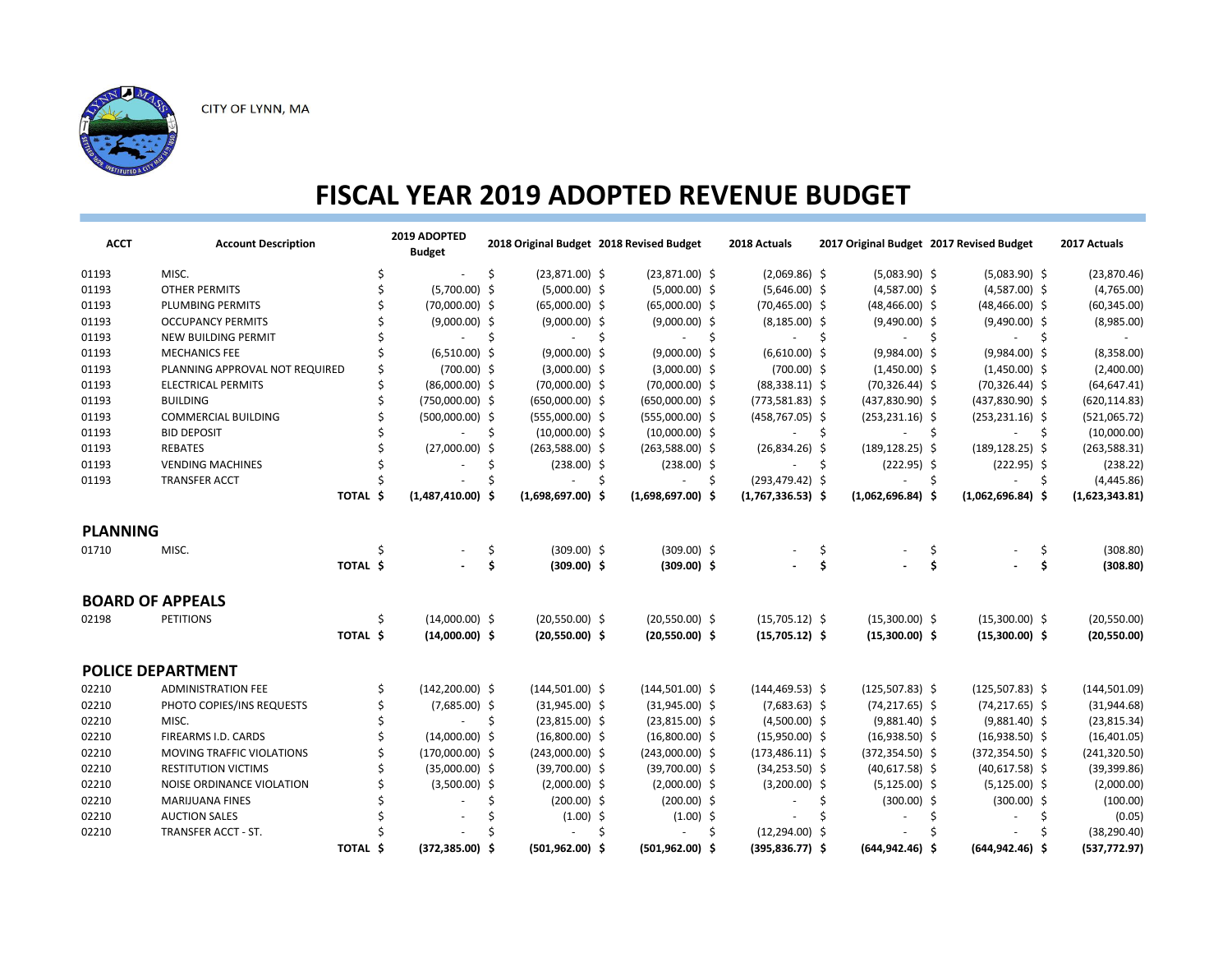

| <b>ACCT</b>         | <b>Account Description</b>              |          | 2019 ADOPTED<br><b>Budget</b> |     |                    | 2018 Original Budget 2018 Revised Budget |     | 2018 Actuals             | 2017 Original Budget 2017 Revised Budget |     |                                | 2017 Actuals   |
|---------------------|-----------------------------------------|----------|-------------------------------|-----|--------------------|------------------------------------------|-----|--------------------------|------------------------------------------|-----|--------------------------------|----------------|
|                     | <b>FIRE DEPARTMENT</b>                  |          |                               |     |                    |                                          |     |                          |                                          |     |                                |                |
| 02240               | <b>AMBULANCE SERVICES</b>               |          | $(500,000.00)$ \$             |     | $(500,000.00)$ \$  | $(500,000.00)$ \$                        |     | $(674, 073.92)$ \$       | $(952, 154.76)$ \$                       |     | $(952, 154.76)$ \$             | (474, 125.16)  |
| 02240               | <b>ADMINISTRATION FEE</b>               |          | $(7,500.00)$ \$               |     | $(4,006.00)$ \$    | $(4,006.00)$ \$                          |     | $(7,454.39)$ \$          |                                          | -\$ | - \$                           | (4,006.40)     |
| 02240               | <b>JUVENILE FIRE SETTERS</b>            |          | $(50.00)$ \$                  |     | $(2,394.00)$ \$    | $(2,394.00)$ \$                          |     | $(5.00)$ \$              | $(299.00)$ \$                            |     | $(299.00)$ \$                  | (2,394.00)     |
| 02240               | PHOTO COPIES FOR FIRE DEPT.             |          | $(285.00)$ \$                 |     | $(368.00)$ \$      | $(368.00)$ \$                            |     | $(282.20)$ \$            | $(360.00)$ \$                            |     | $(360.00)$ \$                  | (368.00)       |
| 02240               | SAFETY INSPECTIONS                      |          | $(130,000.00)$ \$             |     | $(140,501.00)$ \$  | $(140,501.00)$ \$                        |     | $(131, 104.00)$ \$       | $(123,558.00)$ \$                        |     | $(123,558.00)$ \$              | (140, 501.00)  |
| 02240               | MISC.                                   |          |                               | \$  |                    | Ŝ                                        | Ś   | $(250.00)$ \$            | $(245.58)$ \$                            |     | $(245.58)$ \$                  |                |
| 02240               | <b>TRANSFER ACCT</b>                    |          |                               | Ś   |                    | ٠                                        |     | $(18, 162.74)$ \$        |                                          | \$  | \$                             | (887, 695.57)  |
| 02252               | REBATE STREET LIGHT IMPROVMENT          |          | (5,000.00)                    | -\$ |                    |                                          |     |                          | Ŝ                                        |     |                                |                |
|                     |                                         | TOTAL \$ | $(642, 835.00)$ \$            |     | $(647, 269.00)$ \$ | $(647, 269.00)$ \$                       |     | $(831, 332.25)$ \$       | $(1,076,617.34)$ \$                      |     | $(1,076,617.34)$ \$            | (1,509,090.13) |
|                     | <b>SCHOOL GENERAL FUND</b>              |          |                               |     |                    |                                          |     |                          |                                          |     |                                |                |
| 03000               | MISC.                                   | Ś        | $(4,000.00)$ \$               |     | $(5,480.00)$ \$    | $(5,480.00)$ \$                          |     | $(4, 153.66)$ \$         | $(13,833.98)$ \$                         |     | $(13,833.98)$ \$               | (5,480.00)     |
|                     |                                         | TOTAL \$ | $(4,000.00)$ \$               |     | $(5,480.00)$ \$    | $(5,480.00)$ \$                          |     | $(4, 153.66)$ \$         | $(13,833.98)$ \$                         |     | $(13,833.98)$ \$               | (5,480.00)     |
|                     | <b>DEPARTMENT OF PUBLIC WORKS</b>       |          |                               |     |                    |                                          |     |                          |                                          |     |                                |                |
| 04300               | <b>CHARGES &amp; FEES</b>               | \$       | $(1,650.00)$ \$               |     |                    | -\$                                      | \$. | $(1,650.00)$ \$          |                                          | \$. | -\$                            |                |
| 04300               | <b>ADMIN FEE-GASOLINE</b>               |          | $(1,300.00)$ \$               |     | $(1,502.00)$ \$    | $(1,502.00)$ \$                          |     | $(1,268.64)$ \$          | $(1,357.44)$ \$                          |     | $(1,357.44)$ \$                | (1,501.54)     |
| 04300               | <b>SALE OF MAPS</b>                     |          | $(175.00)$ \$                 |     | $(75.00)$ \$       | $(75.00)$ \$                             |     | $(177.00)$ \$            | $(153.50)$ \$                            |     | $(153.50)$ \$                  | (74.25)        |
| 04300               | MISC.                                   |          | $(24,000.00)$ \$              |     | $(32,663.00)$ \$   | $(32,663.00)$ \$                         |     | $(23,958.25)$ \$         | $(37, 337.84)$ \$                        |     | $(37, 337.84)$ \$              | (32,662.50)    |
| 04300               | <b>STREET &amp; SIDEWALK PERMITS</b>    |          | $(80,000.00)$ \$              |     | $(50,300.00)$ \$   | $(50,300.00)$ \$                         |     | $(78,400.00)$ \$         | $(52,575.00)$ \$                         |     | $(52, 575.00)$ \$              | (50, 300.00)   |
| 04350               | TV, CRT, PROPANE DISPOSAL FEES          |          | $(28,000.00)$ \$              |     | $(28,093.00)$ \$   | $(28,093.00)$ \$                         |     | $(27, 636.25)$ \$        | $(25,626.00)$ \$                         |     | $(25,626.00)$ \$               | (28,093.00)    |
|                     |                                         | TOTAL \$ | $(135, 125.00)$ \$            |     | $(112, 633.00)$ \$ | $(112, 633.00)$ \$                       |     | $(133,090.14)$ \$        | $(117,049.78)$ \$                        |     | $(117,049.78)$ \$              | (112, 631.29)  |
| <b>CARE OF DOGS</b> |                                         |          |                               |     |                    |                                          |     |                          |                                          |     |                                |                |
| 04390               | DOG/ANIMAL FINES                        | S        | $(300.00)$ \$                 |     | $(1,275.00)$ \$    | $(1,275.00)$ \$                          |     | $(275.00)$ \$            | $(2, 155.00)$ \$                         |     | $(2, 155.00)$ \$               | (1, 275.00)    |
| 04390               | <b>REGISTRATIONS</b>                    |          |                               | Ś   |                    | Ŝ.<br>$\blacksquare$                     | \$  | $\overline{\phantom{a}}$ | \$                                       | -\$ | \$                             |                |
|                     |                                         | TOTAL \$ | $(300.00)$ \$                 |     | $(1,275.00)$ \$    | $(1,275.00)$ \$                          |     | $(275.00)$ \$            | $(2, 155.00)$ \$                         |     | $(2, 155.00)$ \$               | (1, 275.00)    |
|                     | <b>PARKING DEPARTMENT</b>               |          |                               |     |                    |                                          |     |                          |                                          |     |                                |                |
| 04392               | OFF STREET PARKING                      | Ś        | $(400,000.00)$ \$             |     | $(400,000.00)$ \$  | $(400,000.00)$ \$                        |     | $(372, 267.94)$ \$       | $(312, 155.07)$ \$                       |     | $(312, 155.07)$ \$             | (355, 972.79)  |
| 04392               | <b>FAILURE TO REMOVE SNOW &amp; ICE</b> |          | $(1,000.00)$ \$               |     | $(1,700.00)$ \$    | $(1,700.00)$ \$                          |     | $(370.00)$ \$            | $(1,170.00)$ \$                          |     | $(1,170.00)$ \$                | (1,690.00)     |
| 04392               | STORAGE/ABAND VEH./TOWING               |          | $(68,000.00)$ \$              |     | $(50,000.00)$ \$   | $(50,000.00)$ \$                         |     | $(68,020.00)$ \$         | $(70,520.00)$ \$                         |     | $(70,520.00)$ \$               | (41,680.00)    |
| 04392               | USE OF HARDING ST LOT                   |          | $(10,000.00)$ \$              |     | $\sim$             | Ś<br>$\blacksquare$                      | Ŝ   | $(10,000.00)$ \$         | ×.                                       | Ŝ.  | Ŝ.<br>$\overline{\phantom{a}}$ |                |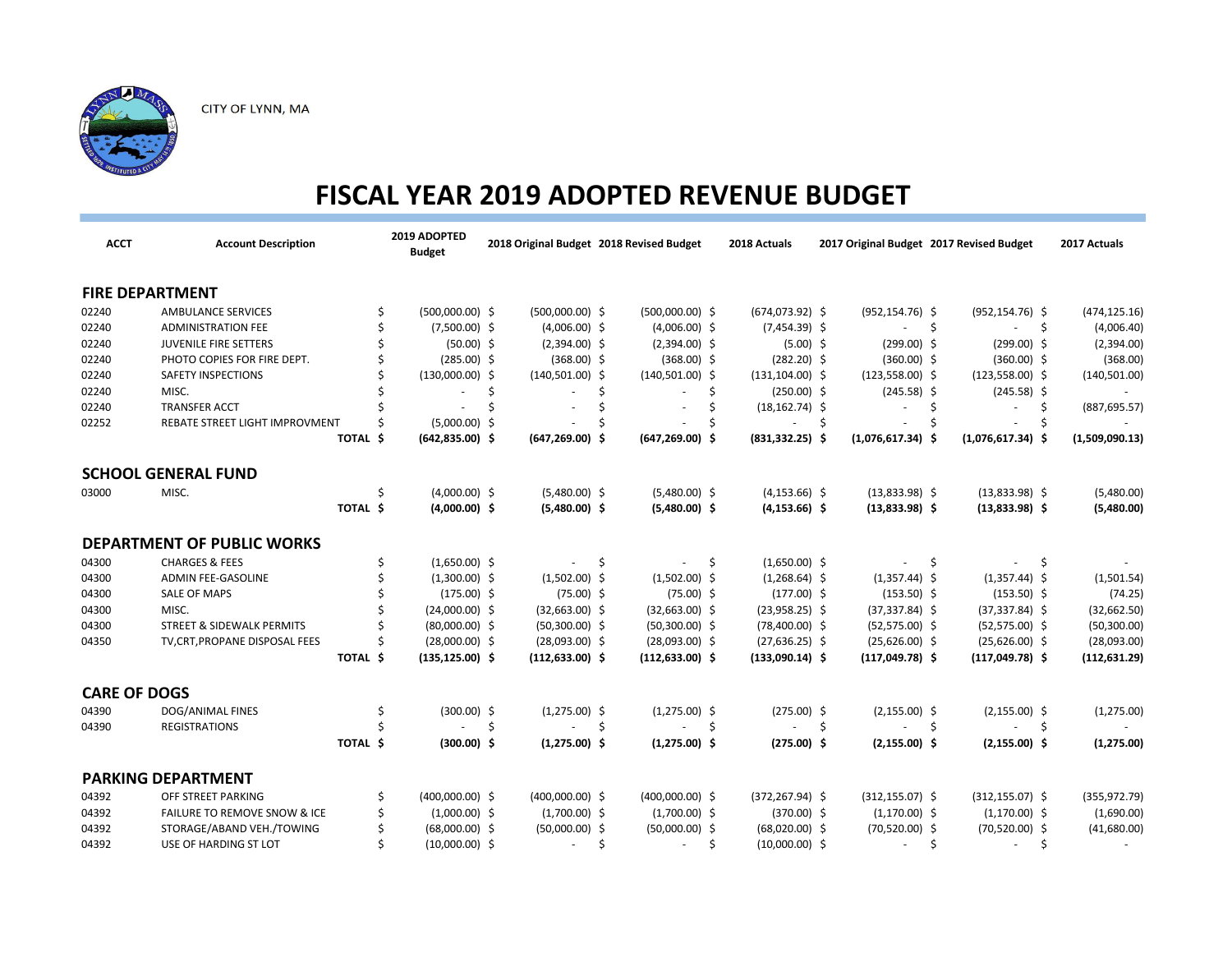

| <b>ACCT</b>           | <b>Account Description</b>              |                   | 2019 ADOPTED<br><b>Budget</b> |    | 2018 Original Budget 2018 Revised Budget |    |                       |     | 2018 Actuals          |    |                         |                    | 2017 Original Budget 2017 Revised Budget |     | 2017 Actuals       |
|-----------------------|-----------------------------------------|-------------------|-------------------------------|----|------------------------------------------|----|-----------------------|-----|-----------------------|----|-------------------------|--------------------|------------------------------------------|-----|--------------------|
| 04392                 | MISC.                                   |                   | $(150.00)$ \$                 |    |                                          | Ś  |                       | Ŝ   | $(160.00)$ \$         |    | $(812.99)$ \$           |                    | $(812.99)$ \$                            |     |                    |
| 04392                 | <b>PARKING FINES</b>                    |                   | $(1,100,000.00)$ \$           |    | $(900,000.00)$ \$                        |    | $(900,000.00)$ \$     |     | $(1, 147, 966.80)$ \$ |    | $(783, 340.17)$ \$      |                    | $(783, 340.17)$ \$                       |     | (860, 877.23)      |
| 04392                 | <b>TOBACCO VIOLATIONS</b>               |                   | $(300.00)$ \$                 |    | $(3,150.00)$ \$                          |    | $(3,150.00)$ \$       |     | $(200.00)$ \$         |    | $(4,100.00)$ \$         |                    | $(4,100.00)$ \$                          |     | (3, 150.00)        |
| 04392                 | <b>OTHER FINES</b>                      |                   | $(3,500.00)$ \$               |    |                                          | Ś  |                       | Ś   | $(3,900.00)$ \$       |    |                         | Ś                  |                                          | Ŝ.  |                    |
| 04392                 | FINES PD BY CREDIT CARD                 |                   | $(235,000.00)$ \$             |    | $(225,000.00)$ \$                        |    | $(225,000.00)$ \$     |     | $(230,927.18)$ \$     |    | $(100, 042.34)$ \$      |                    | $(100, 042.34)$ \$                       |     | (205, 930.31)      |
| 04392                 | <b>TRANSFER ACCT - SPEC REV</b>         |                   |                               |    |                                          | Ś  |                       |     | $(30,000.00)$ \$      |    |                         | Ś                  |                                          | Ś   | (58, 527.43)       |
| 04404                 | <b>TRANSFER ACCT</b>                    |                   |                               |    |                                          |    |                       |     | $(62,560.00)$ \$      |    |                         |                    |                                          |     |                    |
| 04406                 | <b>TRANSFER ACCT</b>                    |                   |                               |    |                                          |    |                       |     |                       | \$ |                         |                    |                                          |     | (19, 975.55)       |
| 04408                 | TRANSFER ACCT - SPEC REV                |                   |                               |    |                                          |    |                       |     | $(861,049.14)$ \$     |    |                         |                    |                                          |     |                    |
| 04600                 | INTERGOVERNMENTAL                       |                   |                               |    | $(92.00)$ \$                             |    | $(92.00)$ \$          |     |                       | \$ |                         |                    |                                          |     |                    |
|                       |                                         | TOTAL \$          | $(1,817,950.00)$ \$           |    | $(1,579,942.00)$ \$                      |    | $(1,579,942.00)$ \$   |     | $(2,787,421.06)$ \$   |    | $(1,272,140.57)$ \$     |                    | $(1, 272, 140.57)$ \$                    |     | (1,547,803.31)     |
|                       | <b>STATE CHERRY SHEET DISTRIBUTIONS</b> |                   |                               |    |                                          |    |                       |     |                       |    |                         |                    |                                          |     |                    |
| 04615                 | BLIND/EDERLY-ABATEMENTS                 |                   | Ś<br>$(230,000.00)$ \$        |    | $(228,987.00)$ \$                        |    | $(228,987.00)$ \$     |     | $(226,946.00)$ \$     |    | $(240, 296.00)$ \$      |                    | $(240, 296.00)$ \$                       |     | (228, 987.00)      |
| 04620                 | SCHOOL AID CHAPTER 70                   |                   | $(163, 725, 701.00)$ \$       |    | $(157,028,802.00)$ \$                    |    | (157,028,802.00) \$   |     | $(152,798,915.00)$ \$ |    | $(147, 445, 767.00)$ \$ |                    | $(147, 445, 767.00)$ \$                  |     | (150, 653, 033.00) |
| 04621                 | <b>HOMELESS TRANSPORTATION</b>          |                   | $(225,000.00)$ \$             |    | $(225,000.00)$ \$                        |    | $(225,000.00)$ \$     |     | $(733,390.00)$ \$     |    | $(114, 444.00)$ \$      |                    | $(114, 444.00)$ \$                       |     | (231, 495.00)      |
| 04622                 | SCHOOL CONSTRUCT CHP 645                |                   |                               | \$ |                                          | \$ |                       | -\$ | $(1, 188, 768.00)$ \$ |    | $(4,521,516.00)$ \$     |                    | $(4,521,516.00)$ \$                      |     | (4,521,516.00)     |
| 04625                 | <b>LOCAL AID FUND</b>                   |                   | $(23, 149, 817.00)$ \$        |    | $(22,366,973.00)$ \$                     |    | $(22,366,973.00)$ \$  |     | $(22,366,968.00)$ \$  |    | $(20, 639, 890.00)$ \$  |                    | $(20,639,890.00)$ \$                     |     | (21,527,403.00)    |
| 04628                 | LOTTERY, BEANO, CHARITY                 |                   |                               | \$ |                                          | \$ |                       | -\$ | $(3,586,376.00)$ \$   |    | ä,                      | $\mathsf{\hat{S}}$ | $\sim$                                   | S.  |                    |
| 04651                 | C/S CHARTER SCHOOL REIMB.               |                   | $(3,371,390.00)$ \$           |    | $(2,982,672.00)$ \$                      |    | $(2,982,672.00)$ \$   |     | $(2,469,430.00)$ \$   |    | $(3,269,381.00)$ \$     |                    | $(3,269,381.00)$ \$                      |     | (3,393,953.00)     |
| 04667                 | <b>VETERANS BENEFITS</b>                |                   | $(668,399.00)$ \$             |    | $(569, 477.00)$ \$                       |    | $(569, 477.00)$ \$    |     | $(716, 574.00)$ \$    |    | $(663,757.00)$ \$       |                    | $(663,757.00)$ \$                        |     | (629, 714.51)      |
| 04699                 | C/S STATE OWNED LAND                    |                   | $(1,533.00)$ \$               |    | $(1,103.00)$ \$                          |    | $(1,103.00)$ \$       |     | $(1,103.00)$ \$       |    | $(1,101.00)$ \$         |                    | $(1,101.00)$ \$                          |     | (1,013.00)         |
|                       |                                         | Ś<br><b>TOTAL</b> | $(191,371,840.00)$ \$         |    | $(183, 403, 014.00)$ \$                  |    | $(183,403,014.00)$ \$ |     | $(184,088,470.00)$ \$ |    | $(176,896,152.00)$ \$   |                    | (176,896,152.00)                         | Ŝ   | (181, 187, 114.51) |
|                       | <b>OTHER STATE REIMBURSEMENTS</b>       |                   |                               |    |                                          |    |                       |     |                       |    |                         |                    |                                          |     |                    |
| 04696                 | <b>MEDICAID REIMBURSEMENTS</b>          |                   | \$<br>$(900,000.00)$ \$       |    | $(1,600,000.00)$ \$                      |    | $(1,600,000.00)$ \$   |     | $(1,066,364.06)$ \$   |    | $(1,520,230.66)$ \$     |                    | $(1,520,230.66)$ \$                      |     | (1,573,588.83)     |
| 04696                 | <b>LOCAL MEALS TAX</b>                  |                   | \$<br>$(617,601.00)$ \$       |    |                                          | \$ |                       | \$  | $(675, 170.63)$ \$    |    |                         | \$                 |                                          | \$. |                    |
| 04800                 | <b>STATE FUNDS</b>                      |                   |                               | Ś  | $(92.00)$ \$                             |    | $(92.00)$ \$          |     |                       | Ŝ. |                         |                    |                                          |     |                    |
|                       |                                         | TOTAL \$          | $(1,517,601.00)$ \$           |    | $(1,600,092.00)$ \$                      |    | $(1,600,092.00)$ \$   |     | $(1,741,534.69)$ \$   |    | $(1,520,230.66)$ \$     |                    | $(1,520,230.66)$ \$                      |     | (1,573,588.83)     |
| <b>CEMETERY - DPW</b> |                                         |                   |                               |    |                                          |    |                       |     |                       |    |                         |                    |                                          |     |                    |
| 06392                 | INTERMENTS/REINTERMENTS                 |                   | $(227,950.00)$ \$<br>Ś        |    | $(340,800.00)$ \$                        |    | $(340,800.00)$ \$     |     | $(335,850.00)$ \$     |    | $(340, 840.00)$ \$      |                    | $(340, 840.00)$ \$                       |     | (340, 800.00)      |
| 06392                 | MISC.                                   |                   | $(500.00)$ \$                 |    | $(750.00)$ \$                            |    | $(750.00)$ \$         |     | $(556.15)$ \$         |    | $(710.00)$ \$           |                    | $(710.00)$ \$                            |     | (749.75)           |
| 06392                 | <b>DIVIDENDS &amp; INTREST</b>          |                   | $(180,000.00)$ \$             |    | $(175, 752.00)$ \$                       |    | $(175, 752.00)$ \$    |     | $(198, 631.76)$ \$    |    | $(146,808.28)$ \$       |                    | $(146,808.28)$ \$                        |     | (175, 751.81)      |
|                       |                                         | TOTAL \$          | $(408, 450.00)$ \$            |    | $(517,302.00)$ \$                        |    | $(517, 302.00)$ \$    |     | $(535,037.91)$ \$     |    | $(488, 358.28)$ \$      |                    | $(488, 358.28)$ \$                       |     | (517, 301.56)      |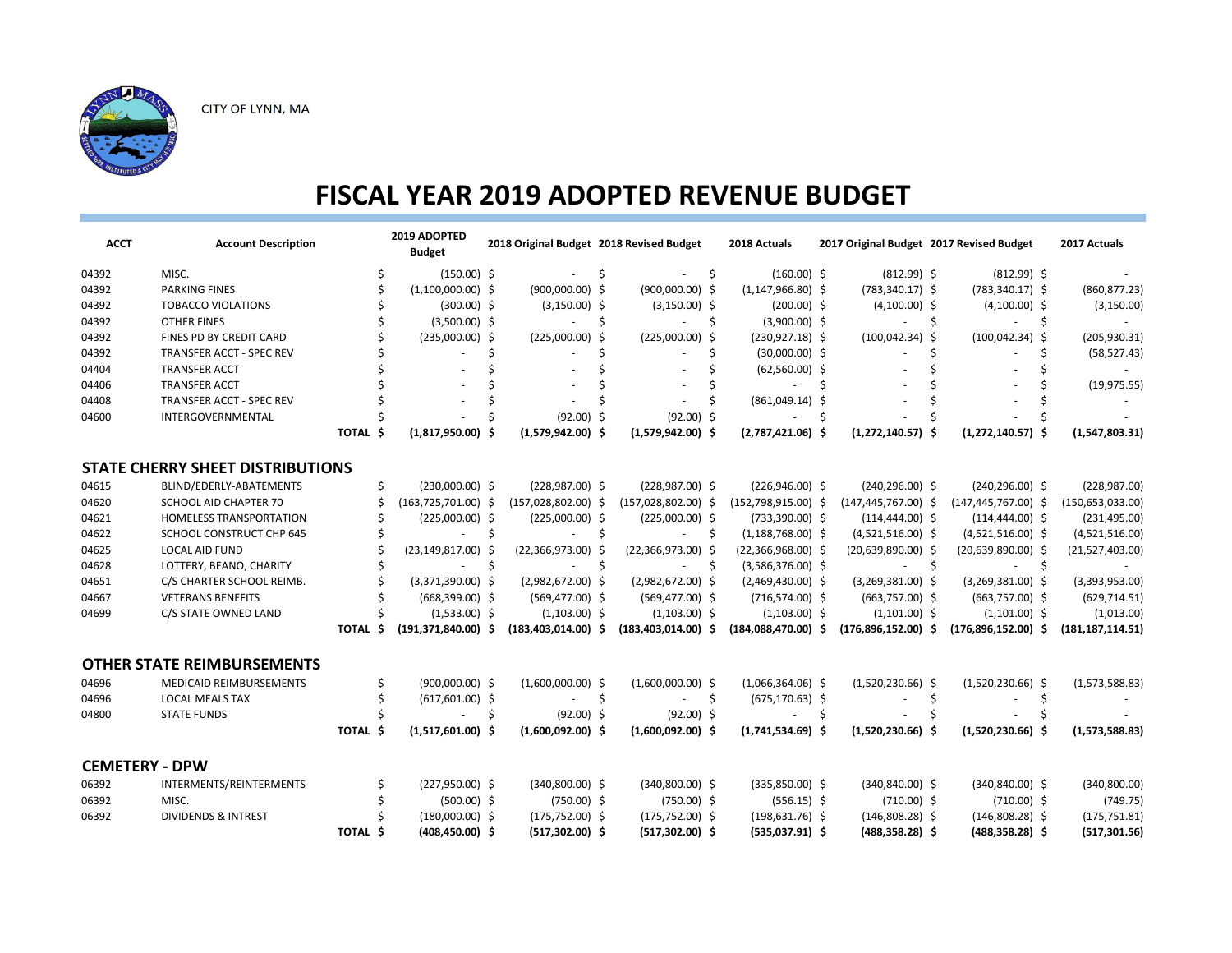

| <b>ACCT</b> | <b>Account Description</b>         |          | 2019 ADOPTED<br><b>Budget</b> |     |                    | 2018 Original Budget 2018 Revised Budget |    | 2018 Actuals       |                          | 2017 Original Budget 2017 Revised Budget |     | 2017 Actuals  |
|-------------|------------------------------------|----------|-------------------------------|-----|--------------------|------------------------------------------|----|--------------------|--------------------------|------------------------------------------|-----|---------------|
|             | <b>HEALTH DEPARTMENT - ISD</b>     |          |                               |     |                    |                                          |    |                    |                          |                                          |     |               |
| 06510       | <b>SEALING FEES</b>                |          | $(1,750.00)$ \$               |     | $(1,093.00)$ \$    | $(1,093.00)$ \$                          |    | $(1,748.75)$ \$    | $(1,739.25)$ \$          | $(1,739.25)$ \$                          |     | (1,092.25)    |
| 06510       | <b>SEATS</b>                       |          | $(11,000.00)$ \$              |     | $(10, 163.00)$ \$  | $(10, 163.00)$ \$                        |    | $(10,635.00)$ \$   | $(7,750.00)$ \$          | $(7,750.00)$ \$                          |     | (10, 163.00)  |
| 06510       | MISC.                              |          | $(250.00)$ \$                 |     | $(10.00)$ \$       | $(10.00)$ \$                             |    | $(250.00)$ \$      |                          |                                          | -S  | (7.00)        |
| 06510       | <b>FUNERAL DIRECTORS LICENSE</b>   |          | $(1,600.00)$ \$               |     | $(1,500.00)$ \$    | $(1,500.00)$ \$                          |    | $(1,600.00)$ \$    | $(1,300.00)$ \$          | $(1,300.00)$ \$                          |     | (1,500.00)    |
| 06510       | PET SHOPS HEALTH                   |          | $(500.00)$ \$                 |     | $(600.00)$ \$      | $(600.00)$ \$                            |    | $(600.00)$ \$      | $(200.00)$ \$            | $(200.00)$ \$                            |     | (600.00)      |
| 06510       | <b>FOOD HEALTH</b>                 |          | $(71,000.00)$ \$              |     | $(67,280.00)$ \$   | $(67, 280.00)$ \$                        |    | $(72,005.00)$ \$   | $(62, 425.35)$ \$        | $(62, 425.35)$ \$                        |     | (67, 280.00)  |
| 06510       | ICE CREAM/FROZEN DESSERTS          |          | $(300.00)$ \$                 |     | $(375.00)$ \$      | $(375.00)$ \$                            |    | $(300.00)$ \$      | $(5, 175.00)$ \$         | $(5, 175.00)$ \$                         |     | (375.00)      |
| 06510       | MILK HEALTH                        |          | $(3,400.00)$ \$               |     | $(3,360.00)$ \$    | $(3,360.00)$ \$                          |    | $(3,415.00)$ \$    | $(2,915.00)$ \$          | $(2,915.00)$ \$                          |     | (3,360.00)    |
| 06510       | <b>VENDING MACHINES HEALTH</b>     |          | $(100.00)$ \$                 |     | $(127.00)$ \$      | $(127.00)$ \$                            |    | $(87.00)$ \$       | $(135.00)$ \$            | $(135.00)$ \$                            |     | (127.00)      |
| 06510       | OFFENSIVE TRADE HEALTH             |          | $(2,000.00)$ \$               |     | $(1,400.00)$ \$    | $(1,400.00)$ \$                          |    | $(1,925.00)$ \$    | $(700.00)$ \$            | $(700.00)$ \$                            |     | (1,400.00)    |
| 06510       | <b>TOBACCO FEES</b>                |          | $(7,200.00)$ \$               |     | $(7,150.00)$ \$    | $(7, 150.00)$ \$                         |    | $(7,260.00)$ \$    | $(6,800.00)$ \$          | $(6,800.00)$ \$                          |     | (7, 150.00)   |
| 06510       | TANNING SALONS LICENSE             |          | $(100.00)$ \$                 |     | $(100.00)$ \$      | $(100.00)$ \$                            |    | $(100.00)$ \$      | $(100.00)$ \$            | $(100.00)$ \$                            |     | (100.00)      |
| 06510       | MANUFACTURING LICENSE              |          | $(400.00)$ \$                 |     | $(50.00)$ \$       | $(50.00)$ \$                             |    | $(375.00)$ \$      | $(120.00)$ \$            | $(120.00)$ \$                            |     | (50.00)       |
| 06510       | RESIDENCE/GROUP HOME PERM          |          | $(2,500.00)$ \$               |     | $(7,200.00)$ \$    | $(7,200.00)$ \$                          |    | $(350.00)$ \$      | $(1,000.00)$ \$          | $(1,000.00)$ \$                          |     | (7,200.00)    |
| 06510       | LATE FEES - FOOD PERMITS           |          | $(20,000.00)$ \$              |     | $(28, 345.00)$ \$  | $(28, 345.00)$ \$                        |    | $(20, 100.00)$ \$  | $(22,020.00)$ \$         | $(22,020.00)$ \$                         |     | (28, 345.00)  |
| 06510       | TATTOO ESTABLISHMENT LICENSE       |          | $(2,100.00)$ \$               |     | $(1,050.00)$ \$    | $(1,050.00)$ \$                          |    | $(2,100.00)$ \$    | $(1,200.00)$ \$          | $(1,200.00)$ \$                          |     | (1,050.00)    |
| 06510       | <b>TATTOO PRACTITIONER LICENSE</b> |          | $(2,150.00)$ \$               |     | $(1,800.00)$ \$    | $(1,800.00)$ \$                          |    | $(2,150.00)$ \$    | $(1,900.00)$ \$          | $(1,900.00)$ \$                          |     | (1,800.00)    |
| 06510       | NEW ESTABLISHMENTS 0-100 SEATS     |          | $(1,000.00)$ \$               |     | $(950.00)$ \$      | $(950.00)$ \$                            |    | $(800.00)$ \$      | $(200.00)$ \$            | $(200.00)$ \$                            |     | (950.00)      |
| 06510       | FOOD SERVICE OVER 100 SEATS        |          |                               | \$. | $(400.00)$ \$      | $(400.00)$ \$                            |    |                    | -S                       | -S                                       | -S  | (400.00)      |
| 06510       | RETAIL LESS THAN 10,000 SQ FT      |          | $(600.00)$ \$                 |     | $(550.00)$ \$      | $(550.00)$ \$                            |    | $(600.00)$ \$      | $(400.00)$ \$            | $(400.00)$ \$                            |     | (550.00)      |
| 06510       | RETAIL FOOD >10,000 SQ FT          |          | $(200.00)$ \$                 |     | $(400.00)$ \$      | $(400.00)$ \$                            |    | $(200.00)$ \$      | $\overline{\phantom{a}}$ | -Ś<br>÷                                  | -\$ | (400.00)      |
| 06510       | RE-INSPECTIONS/VIOL FOLLOWUP       |          | $(825.00)$ \$                 |     | $(450.00)$ \$      | $(450.00)$ \$                            |    | $(925.00)$ \$      | $(125.00)$ \$            | $(125.00)$ \$                            |     | (450.00)      |
| 06510       | <b>REINSPECTION CODE</b>           |          | $(200.00)$ \$                 |     |                    | -S                                       | -S | $(200.00)$ \$      | $\overline{\phantom{a}}$ | -S                                       | Ŝ.  |               |
| 06510       | RESCORE FOOD ESTABLISHMENTS        |          | $(100.00)$ \$                 |     | $(500.00)$ \$      | $(500.00)$ \$                            |    | $(100.00)$ \$      | $(150.00)$ \$            | $(150.00)$ \$                            |     | (400.00)      |
| 06510       | <b>BODY ART ESTABLISHMENT</b>      |          | $(400.00)$ \$                 |     | ÷                  | -Ś<br>$\blacksquare$                     | Ŝ  | $(400.00)$ \$      | $(900.00)$ \$            | $(900.00)$ \$                            |     | $\sim$        |
| 06510       | RECREATIONAL CAMP                  |          | $(350.00)$ \$                 |     | $(200.00)$ \$      | $(200.00)$ \$                            |    | $(370.00)$ \$      | $(150.00)$ \$            | $(150.00)$ \$                            |     | (200.00)      |
| 06510       | <b>GAS PERMITS</b>                 |          | $(59,000.00)$ \$              |     | $(45,000.00)$ \$   | $(45,000.00)$ \$                         |    | $(59,692.00)$ \$   | $(37,555.00)$ \$         | $(37,555.00)$ \$                         |     | (41, 130.00)  |
| 06510       | <b>SWIMMING POOLS</b>              |          | $(400.00)$ \$                 |     | $(300.00)$ \$      | $(300.00)$ \$                            |    | $(530.00)$ \$      | $(300.00)$ \$            | $(300.00)$ \$                            |     | (275.00)      |
| 06510       | <b>CODE OCCUPANCY PERMITS</b>      |          | $(42,000.00)$ \$              |     | $(33,000.00)$ \$   | $(33,000.00)$ \$                         |    | $(42,505.00)$ \$   | $(35,762.80)$ \$         | $(35,762.80)$ \$                         |     | (32,628.00)   |
| 06510       | <b>DUMPSTER PERMITS</b>            |          | $(32,000.00)$ \$              |     | $(16,000.00)$ \$   | $(16,000.00)$ \$                         |    | $(32,600.40)$ \$   | $(14,517.00)$ \$         | $(14,517.00)$ \$                         |     | (15,550.00)   |
| 06510       | <b>BURIAL PERMITS</b>              |          | $(10,500.00)$ \$              |     | $(9,000.00)$ \$    | $(9,000.00)$ \$                          |    | $(10,325.00)$ \$   | $(9,575.00)$ \$          | $(9,575.00)$ \$                          |     | (8,705.00)    |
| 06510       | ROOMING HOUSE PERMITS              |          | $(9,000.00)$ \$               |     | $(7,300.00)$ \$    | $(7,300.00)$ \$                          |    | $(8,510.00)$ \$    | $(7,210.00)$ \$          | $(7,210.00)$ \$                          |     | (7,253.00)    |
| 06510       | <b>LITTER FINES</b>                |          | $(45,000.00)$ \$              |     | $(64,500.00)$ \$   | $(64,500.00)$ \$                         |    | $(38,611.00)$ \$   | $(86,555.00)$ \$         | $(86,555.00)$ \$                         |     | (64, 155.00)  |
|             |                                    | TOTAL \$ | $(327, 925.00)$ \$            |     | $(310, 153.00)$ \$ | $(310, 153.00)$ \$                       |    | $(321, 369.15)$ \$ | $(308, 879.40)$ \$       | $(308, 879.40)$ \$                       |     | (304, 645.25) |